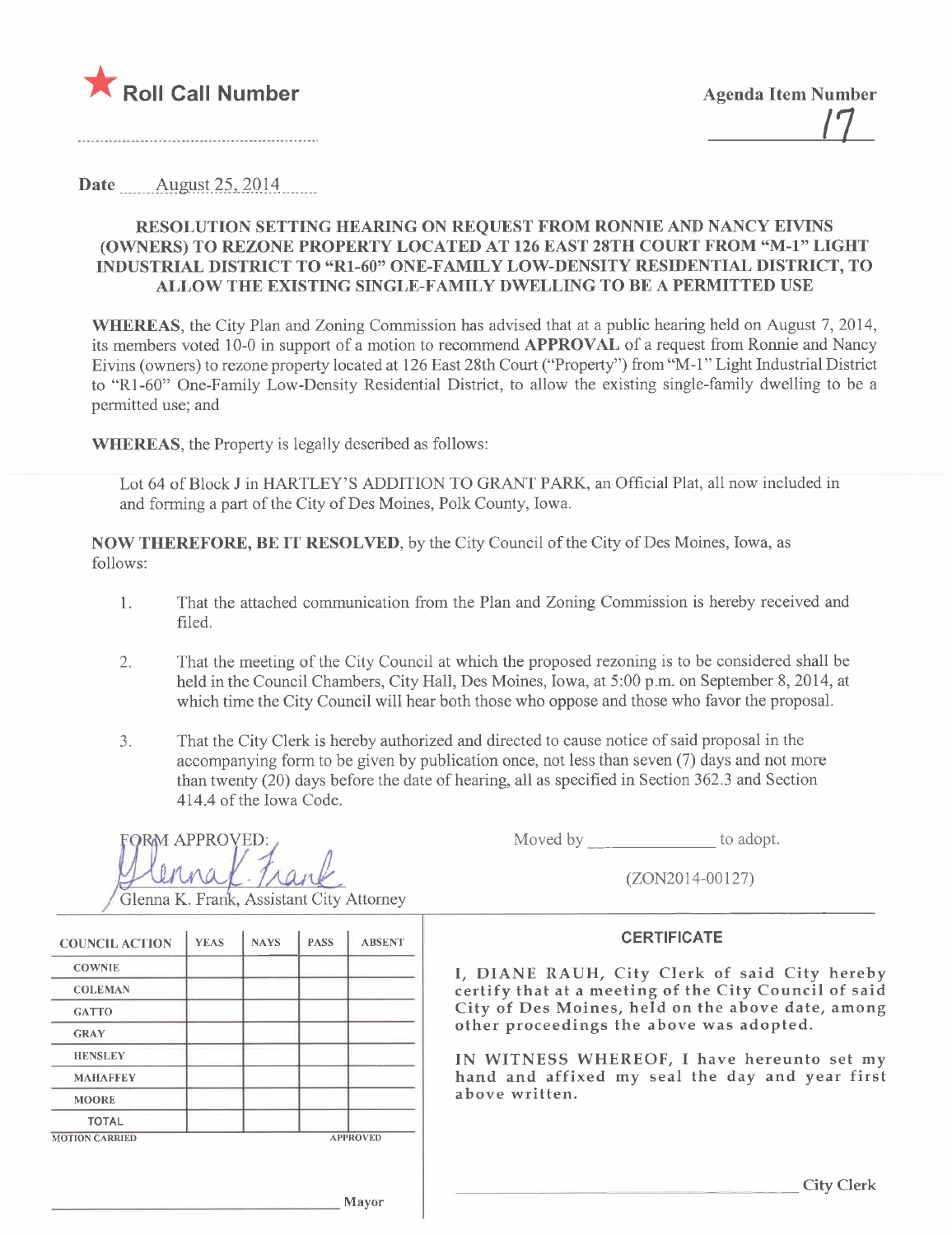| Date <b>August 25, 2014</b>                 |
|---------------------------------------------|
| Agenda Item                                 |
| Roll C                                      |
|                                             |
| CITY OF DES MOINES<br>COMMUNITY DEVELOPMENT |

August 11 , 2014

Honorable Mayor and City Council City of Des Moines, Iowa

Members:

Communication from the City Plan and Zoning Commission advising that at their meeting held August 7, 2014, the following action was taken regarding a request from Ronnie and Nancy Eivins (owners) to rezone property located at 126 East 28th Court.

## COMMISSION RECOMMENDATION:

After public hearing, the members voted 10-0 as follows:

| <b>Commission Action:</b> | <b>Yes</b> | <b>Nays</b> | Pass | Absent |
|---------------------------|------------|-------------|------|--------|
| <b>Dory Briles</b>        | $\times$   |             |      |        |
| JoAnne Corigliano         | X          |             |      |        |
| <b>Jacqueline Easley</b>  | X          |             |      |        |
| <b>Tim Fitzgerald</b>     | X          |             |      |        |
| <b>Dann Flaherty</b>      |            |             |      | X      |
| <b>Jann Freed</b>         | X          |             |      |        |
| John "Jack" Hilmes        | X          |             |      |        |
| <b>Ted Irvine</b>         |            |             |      | X      |
| <b>Greg Jones</b>         | X          |             |      |        |
| <b>William Page</b>       |            |             |      | X      |
| <b>Christine Pardee</b>   | X          |             |      |        |
| <b>CJ Stephens</b>        | X          |             |      |        |
| Vicki Stogdill            |            |             |      | Χ      |
| <b>Greg Wattier</b>       | Χ          |             |      |        |
|                           |            |             |      |        |

APPROVAL of staff recommendation that the requested rezoning be found in conformance with the Des Moines' 2020 Community Character Plan and approval of the requested rezoning<br>to "R1-60" One-Family Low-Density Residential District. (ZON2014-000127) to "R1-60" One-Family Low-Density Residential District.

## STAFF RECOMMENDATION TO THE P&Z COMMISSION

Part A) Staff recommends that the requested rezoning be found in conformance with the Des Moines' 2020 Community Character Plan.

Part B) Staff recommends approval of the requested rezoning to "R 1-60" One-Family Low-Density Residential District.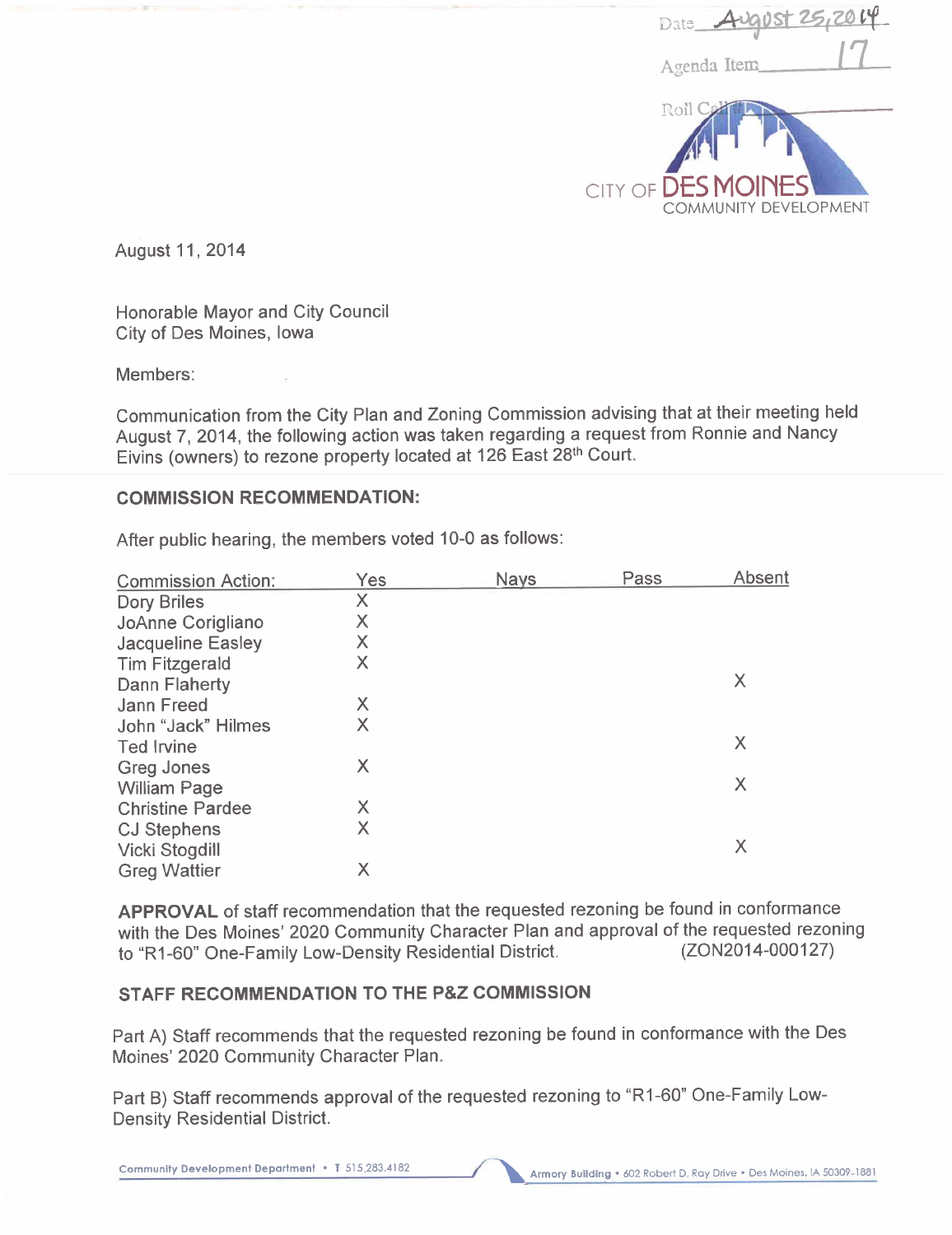Written Responses

1 In Favor

o In Opposition

## STAFF REPORT TO THE PLANNING COMMISSION

#### i. GENERAL INFORMATION

- 1. Purpose of Request: The applicant is seeking to bring the subject single-family residential use into zoning conformance as a permitted use.
- 2. Size of Site: 6,150 square feet.
- 3. Existing Zoning (site): "M-1" Light Industrial District.
- 4. Existing Land Use (site): Single-family dwelling.

#### 5. Adjacent Land Use and Zoning:

North - "M-1", Use is vacant land.

South - "M-1", Use is Mid-Iowa Towing contractor yard and railroad

East - "R1-60", Uses are single-family residential dwellings.

West - "R1-60" & "M-1", Uses are single-family dwellings.

- 6. General Neighborhood/Area Land Uses: The subject property is within a transition area between light industrial to the west and south; and residential use to the east. The subject block is between the railroad yards to the south and Dean Avenue on the north.
- 7. Applicable Recognized Neighborhood(s): The subject property is within the Fairground Neighborhood. All recognized neighborhoods were notified of the meeting by mailng of the Preliminary Agenda on July18, 2014. Additionally, separate notifications of the hearing for this specific item were mailed on July 18, 2014 (20 days prior) and July 28, 2014 (10 days prior to the scheduled hearing) to the primary titleholder on file with the Polk County Assessor for each property within 250 feet of the site. A Final Agenda for the meeting was mailed to all the recognized neighborhood associations on August 1,2014.

All agendas and notices are mailed to the primary contact(s) designated by the recognized neighborhood association to the City of Des Moines Neighborhood Development Division. The Fairground Neighborhood Association notices were mailed to Sharon Cooper, c/o FNA, PO Box 8057, Des Moines, IA 50301.

- 8. Relevant Zoning History: N/A.
- 9. 2020 Community Character Land Use Plan Designation: Low Density Residential based on the Fairground Neighborhood Action Plan.
- 10. Applicable Regulations: The Commission reviews all proposals to amend zoning regulations or zoning district boundaries within the City of Des Moines. Such amendments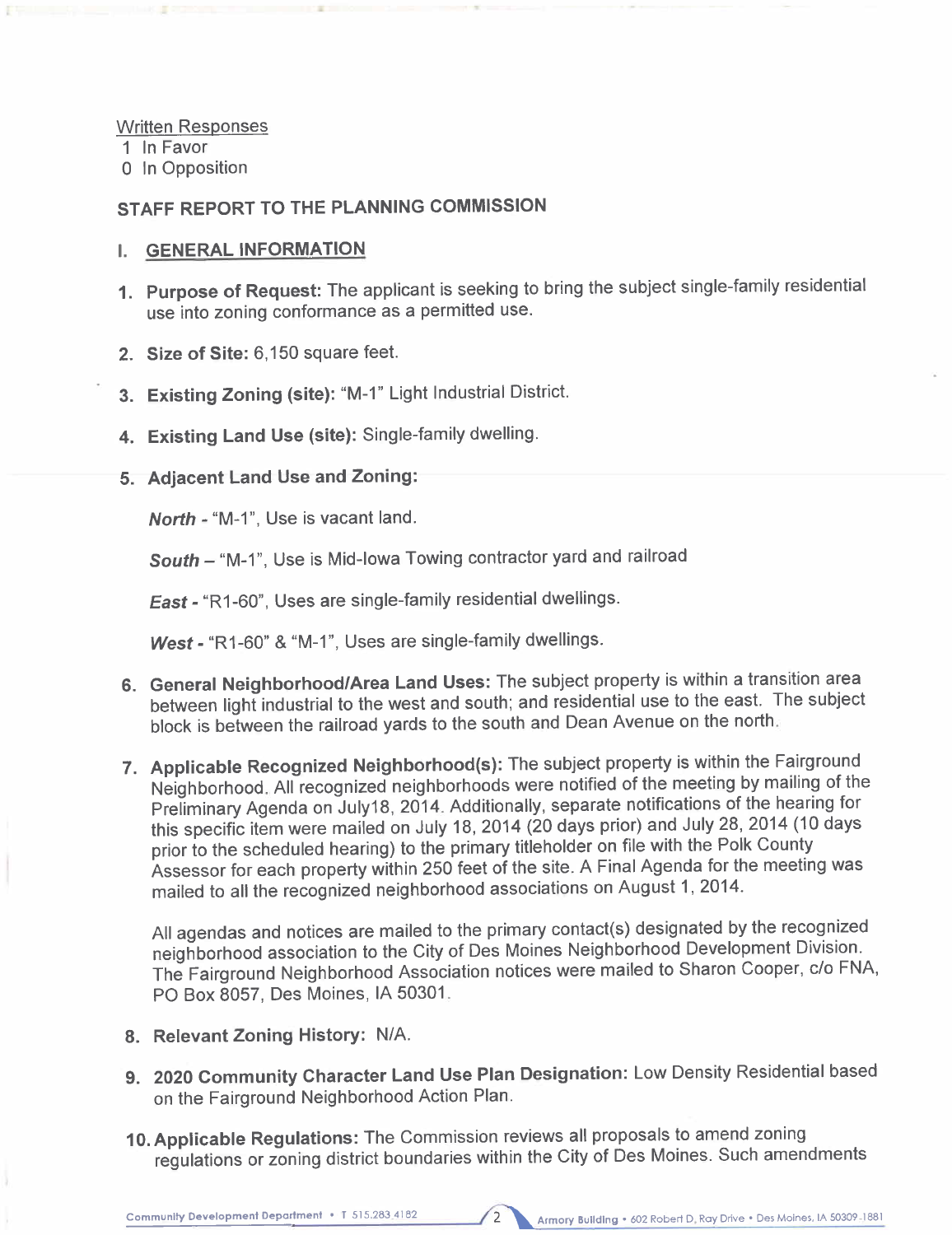must be in conformance with the comprehensive plan for the City and designed to meet the criteria in §414.3 of the Iowa Code. The Commission may recommend that certain conditions be applied to the subject property if the property owner agrees in writing, prior to the City Council Hearing. The recommendation of the Commission wil be forwarded to the City CounciL.

# II. ADDITIONAL APPLICABLE INFORMATION

- 1. Landscaping & Buffering: The requested rezoning would require any future industrial development on surrounding properties to buffer from this subject property. Particularly any expansion or redevelopment of the business to the south.
- 2. Traffic/Street System: East 28<sup>th</sup> Court is not an improved street and has a dead-end to the south.
- 3. Access or Parking: The property has access from both East 28<sup>th</sup> Court and the north/south and east/west alleys to the west and south.
- 4. 2020 Community Character Plan: The Fairground Neighborhood Action Plan designated the subject property and block for future Low Density Residential use reflecting the majority of the development. The zoning has remained the same "M-1" designation that it carried at the time of the adoption of the Fairground Neighborhood Action Plan. Rezoning of additional surrounding single-family dwelling properties to "R1-60" may be necessary in the future.

## SUMMARY OF DISCUSSION

Greg Jones asked if anyone was present to speak on this item. None were present or requested to speak.

## COMMISSION ACTION:

CJ Stephens moved staff recommendation to find the requested rezoning be found in conformance with the Des Moines' 2020 Community Character Plan and approval of the requested rezoning to "R1-60" One-Family Low-Density Residential District.

Motion passed 10-0.

Respectfully submitted,<br>
MACC<br>
Michael G. Ludwig, AICP

Planning Administrator

MGL:clw

Attachment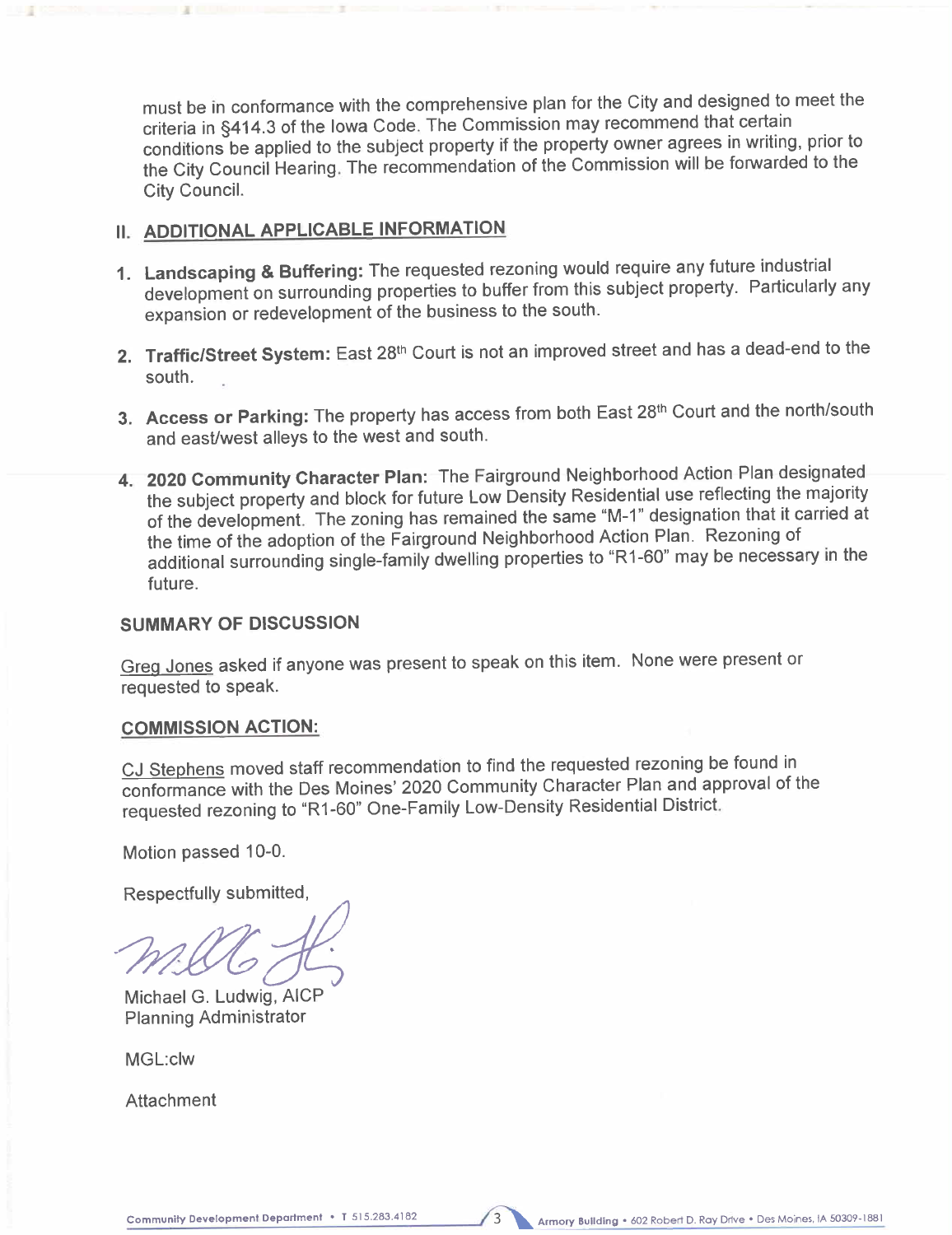| Request from Ronnie and Nancy Eivins (owners) to rezone property located at 126<br>East 28th Court. |                                  |                                                                                                                                                                                        |                                                      |  |              | File #<br>ZON2014-00127     |              |     |              |   |
|-----------------------------------------------------------------------------------------------------|----------------------------------|----------------------------------------------------------------------------------------------------------------------------------------------------------------------------------------|------------------------------------------------------|--|--------------|-----------------------------|--------------|-----|--------------|---|
| <b>Description</b><br>of Action                                                                     |                                  | Approval to rezone from "M-1" Light Industrial District to "R1-60" One-Family Low-Density<br>Residential District, to allow the existing single-family dwelling to be a permitted use. |                                                      |  |              |                             |              |     |              |   |
| 2020 Community<br><b>Character Plan</b>                                                             |                                  |                                                                                                                                                                                        | Low Density Residential (current).                   |  |              |                             |              |     |              |   |
| <b>Horizon 2035</b><br><b>Transportation Plan</b>                                                   |                                  |                                                                                                                                                                                        | No planned improvements.                             |  |              |                             |              |     |              |   |
| <b>Current Zoning District</b>                                                                      | "M-1" Light Industrial District. |                                                                                                                                                                                        |                                                      |  |              |                             |              |     |              |   |
| <b>Proposed Zoning District</b>                                                                     |                                  |                                                                                                                                                                                        | "R1-60" One-Family Low-Density Residential District. |  |              |                             |              |     |              |   |
| <b>Consent Card Responses</b><br>Inside Area<br>Outside Area                                        |                                  |                                                                                                                                                                                        | In Favor                                             |  | Not In Favor |                             | Undetermined |     | % Opposition |   |
| <b>Plan and Zoning</b><br><b>Commission Action</b>                                                  |                                  |                                                                                                                                                                                        | $10 - 0$<br>Approval                                 |  |              | <b>Required 6/7 Vote of</b> |              | Yes |              |   |
|                                                                                                     |                                  | Denial                                                                                                                                                                                 |                                                      |  |              | the City Council            |              | No  |              | X |

**MARKET ALL ARRAIGNMENT** 

I

**THE R. P. LEWIS CO., LANSING MICH.** 

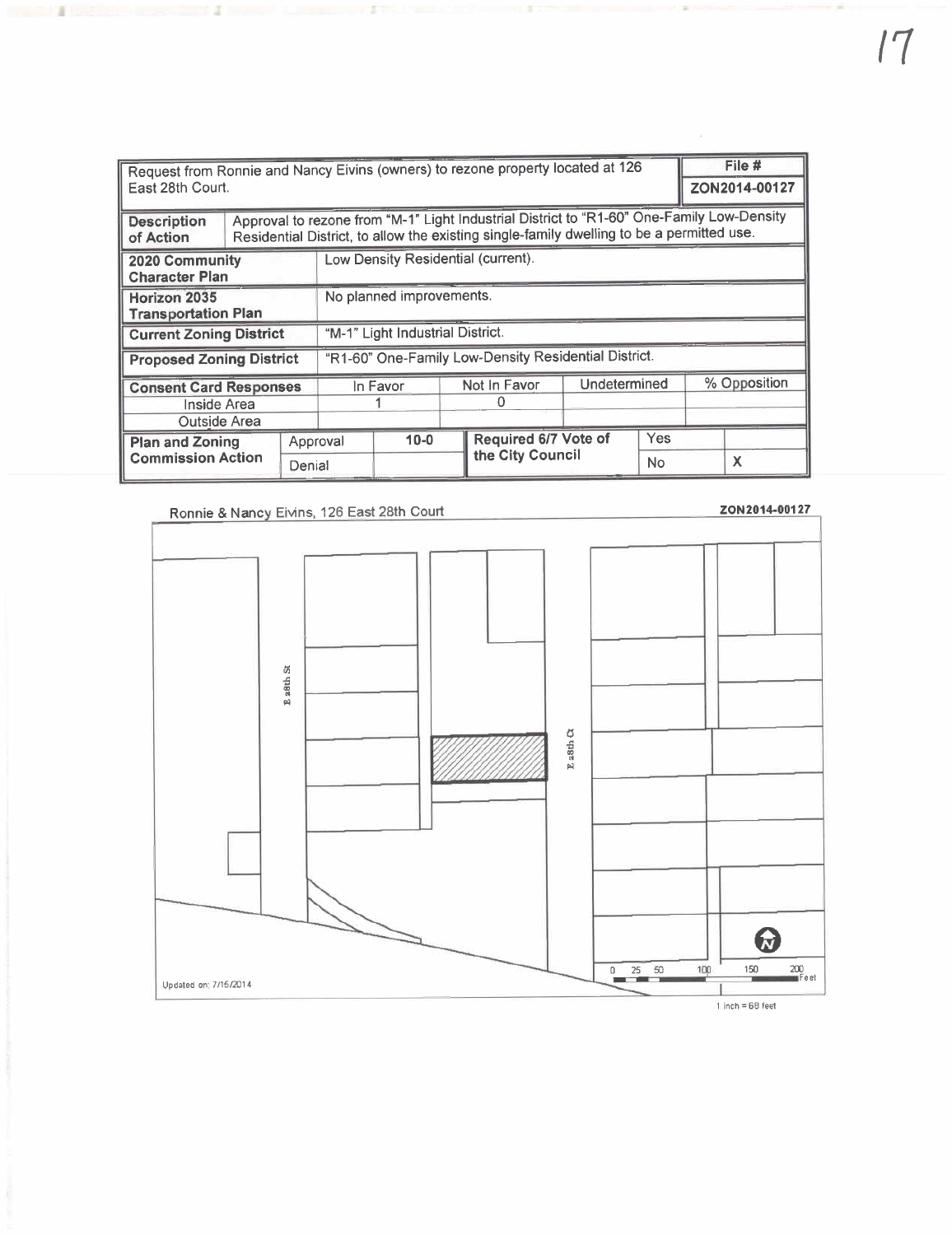$8 - 4 - 14$  $16$ ate 2014-00127-Item י, ו<del>פתרהסט</del> זה favor of the request:<br>IUNITY DEVELOPMENT 4 (Circle One) JAKE Gruber-Commander AUG 0 6 2014 **Print Name** VFW  $T$ os Signature **DEPARTMENT** DEAN AVE  $D$ r< $N_h$ Address 2801 κŚ Reason for opposing or approving this request may be listed below: ZON2014-00127 **Date** ltem فبهدير (am not) in favor of the request.  $1$  (am (Girole: One): F Print Name OPMENT COMMUNITY DE Signature AUG 04 2014  $ZASO31$  $\frac{1}{2}$ Address  $1262$ DEPARTMENT<br>Reason for opposing or approving this request may be listed below: house. to sel  $+he$